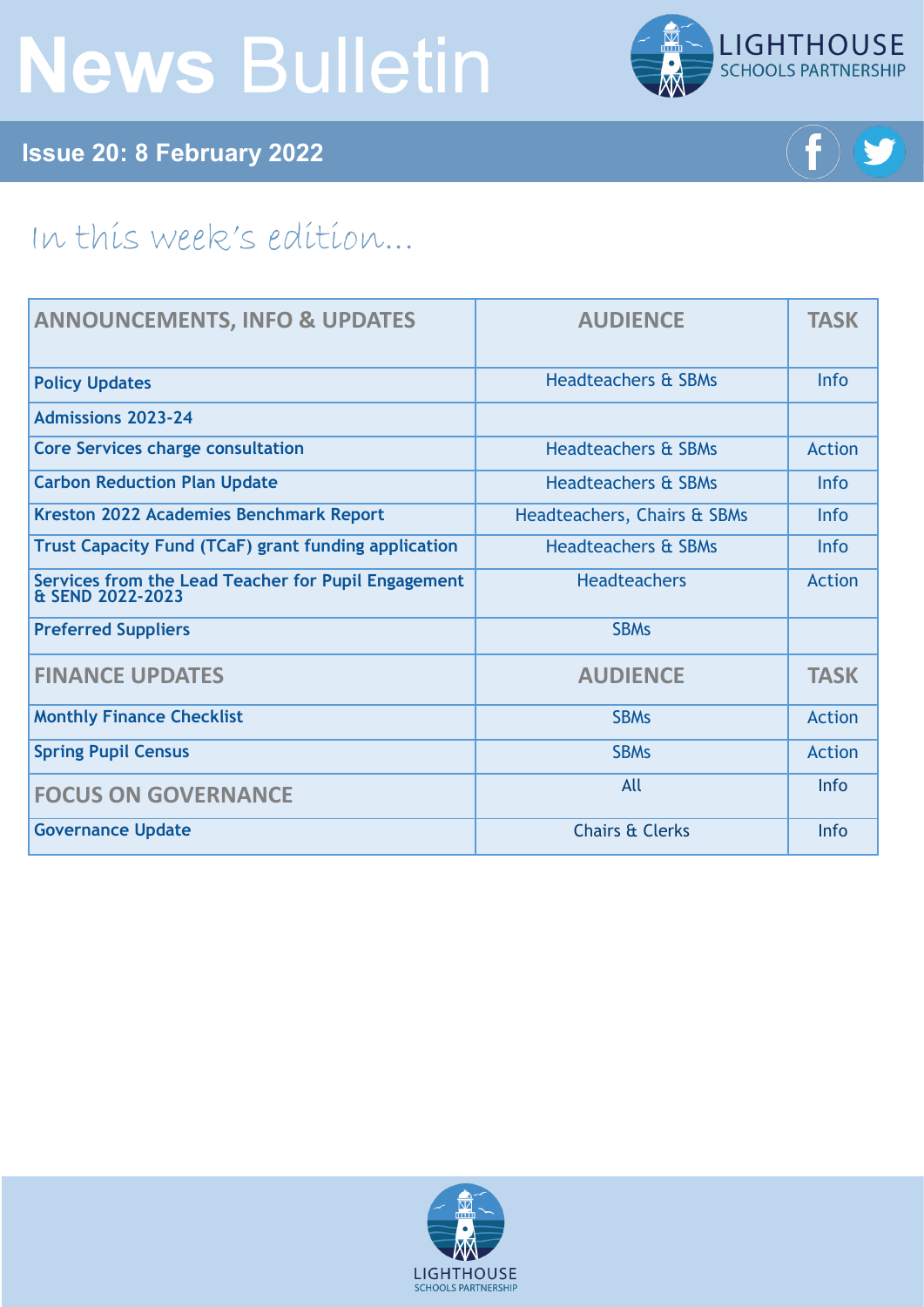## <span id="page-1-0"></span>**Policy Updates**

Thank you to those of you that commented on the draft Separated Parents Policy when it was issued for consultation. The Trustees have decided not to adopt the policy at this stage.

## **Admissions 2023-24**

The Admissions arrangements for 2023-24 have now been added to the LSP website [here.](https://www.lsp.org.uk/page/?title=Admissions&pid=25) Please ensure that you update any relevant links. Thank you.

## **Core Services charge consultation**

On 19th January we launched our consultation on the Core Services Charge for 2022-23. The papers are available on Foldr [here.](https://foldr.lsp.org.uk/public/NQZGN)

The Trustees will agree the Core Services Charge for the 2022-23 financial year at their meeting on 2nd March. This is in order to ensure that you have this information in time to prepare your budget through your Local Governing Body and to submit this information to the Board of Trustees by 17th June 2022.

To inform the Trustees decision making, and to enable you to influence the arrangements for the future, this consultation is running from 19th January until 5.00pm on 15th February.

[A Microsoft form](https://forms.office.com/pages/responsepage.aspx?id=-Iolp0FXrkKtRDgOpwxaAFjM96M_r6hEuOXxVo7qhHRURjRZTlMwUktONUtIT0RVUFlOWDhNWE5NNyQlQCN0PWcu) is available for you to respond. The results of the consultation, following the decisions of the Board of Trustees, will be issued on 3rd March.

We would like to encourage you to engage with this consultation and to ask any questions or clarifications that you need to enable you to respond.

### **Carbon Reduction Plan Update**

A few weeks ago, we provided an update in the bulletin advising that an outline report would be provided to schools by a company called Powerful Allies for feedback.

The good news is that we have now received an outline report (not at individual school level) and this will be reviewed by the Hub Estates Leads. This means that, for those of you who have arranged meetings with LT members to review these reports before 18<sup>th</sup> February, you no longer need to do this.

A full report will be sent to each school in March which will include data gathered from the thermography visits that will take place during February half term (weather permitting). When received, we will ask you to circulate these reports and provide feedback. We will send another communication explaining exactly what we need you to do at that time.

As previously advised, it is not necessary for school staff to be on site during the thermography survey visits. For the survey data to be accurate, which identifies the heat loss for each building, the heating will need to be on prior to the survey and windows closed. The Hub Estates Managers will contact each school prior to surveys to arrange this.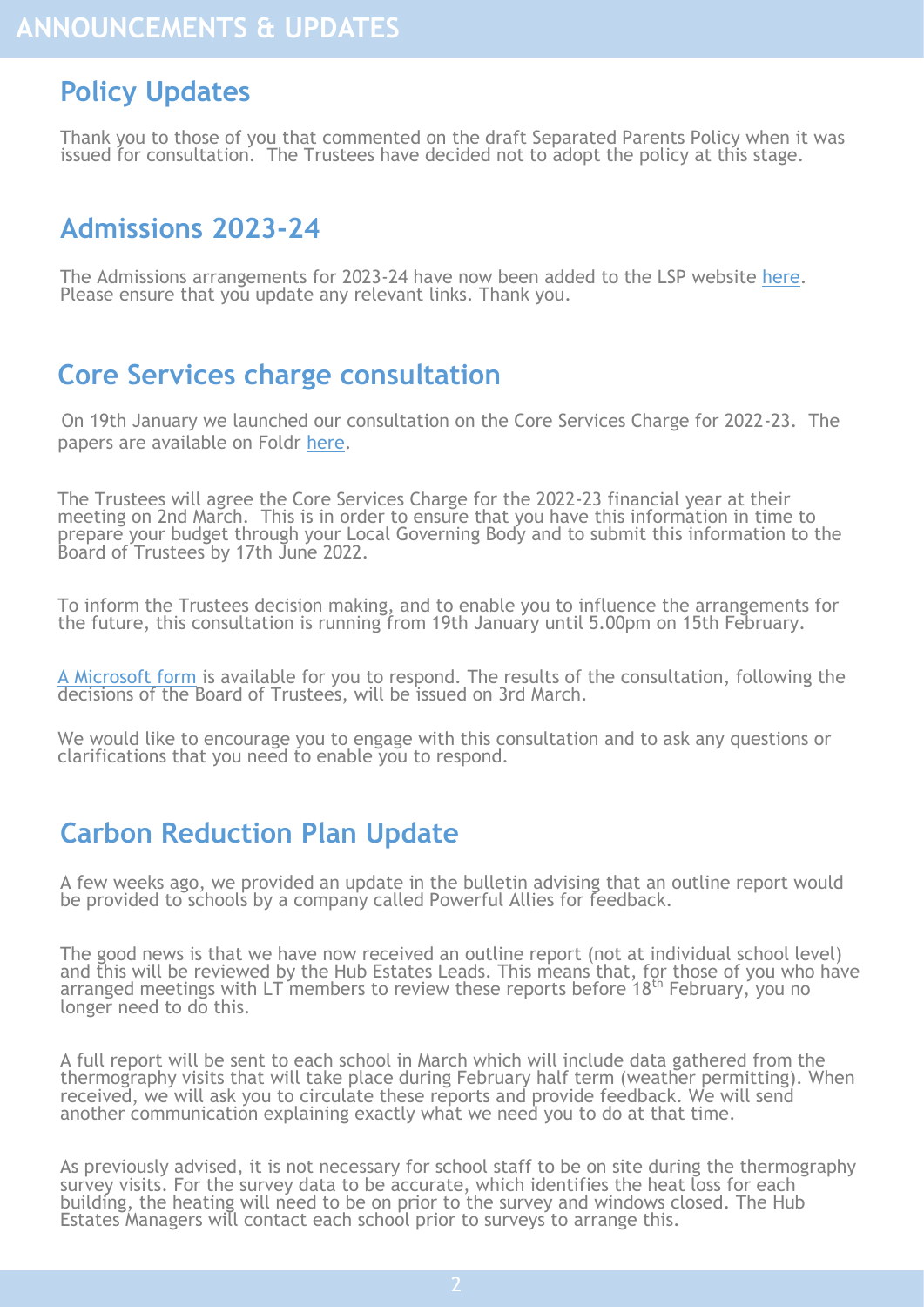## <span id="page-2-0"></span>**Kreston 2022 Academies Benchmark Report**

Each year we receive the [Kreston Academies Benchmark Report.](https://www.bishopfleming.co.uk/sites/default/files/2022-01/Kreston%20Academies%20Benchmark%20Report%202022.pdf) The report provides financial and Governance benchmarking data on Academies and Multi Academy Trusts. The report includes over 300 Trusts representing over 1,500 schools. We also receive a personalised [report](https://foldr.lsp.org.uk/public/NE5LP) benchmarking the data for our Trust against other MATs.

I hope that you will find this information interesting but if you have any questions, please do not hesitate to contact me.

Louise

## **Trust Capacity Fund (TCaF) grant funding application**

We have been informed that we were unsuccessful in our application for a TCaF grant.

TCaF had 2 strands as detailed below:

A: For projects in which your trust will take on at least one additional inadequate or requires improvement school from one of the local authority areas identified

B: For all other trust capacity building projects

We applied under strand B which we knew would be a lower priority than applications for strand A. We have sought some feedback on why we were unsuccessful and understand that our geographical and contextual need scores were below the threshold set and that the fund was heavily oversubscribed.

There are no confirmed details on the next opportunity to apply for TCaF but we have been told that there could be another round in the spring/summer and we have been encouraged to apply again.

#### **Services from the Lead Teacher for Pupil Engagement & SEND 2022-2023**

We are now asking LSP Schools to confirm the number of sessions of support that you would like to purchase from our Lead Teacher Andy Baker for Pupil Engagement and SEND for the 2022-23 academic year. Details of the services on the offer can be found <u>[here](https://foldr.lsp.org.uk/public/P0MGW)</u> along with a form to request your sessions which needs to be submitted to Diane Logan ([dlogan@lsp.org.uk\)](mailto:dlogan@lsp.org.uk) by Monday 14th March. Please be aware that if you request sessions after this date, we may not have the capacity to meet your request.

If you have any questions about the offer, please contact Andy Baker ([abaker@lsp.org.uk\)](mailto:abaker@lsp.org.uk).

## **Preferred Suppliers**

If schools are in need of reactive maintenance please remember that the panel of mechanical and electrical preferred suppliers is available to you in Foldr: **[School Business Managers/Trust](https://foldr.lsp.org.uk/public/W90BW)  [Wide/Preferred Suppliers Info pack](https://foldr.lsp.org.uk/public/W90BW)**

If you are experiencing issues with any members of this panel, please do not hesitate to contact me [bwatts@lsp.org.uk](mailto:bwatts@lsp.org.uk)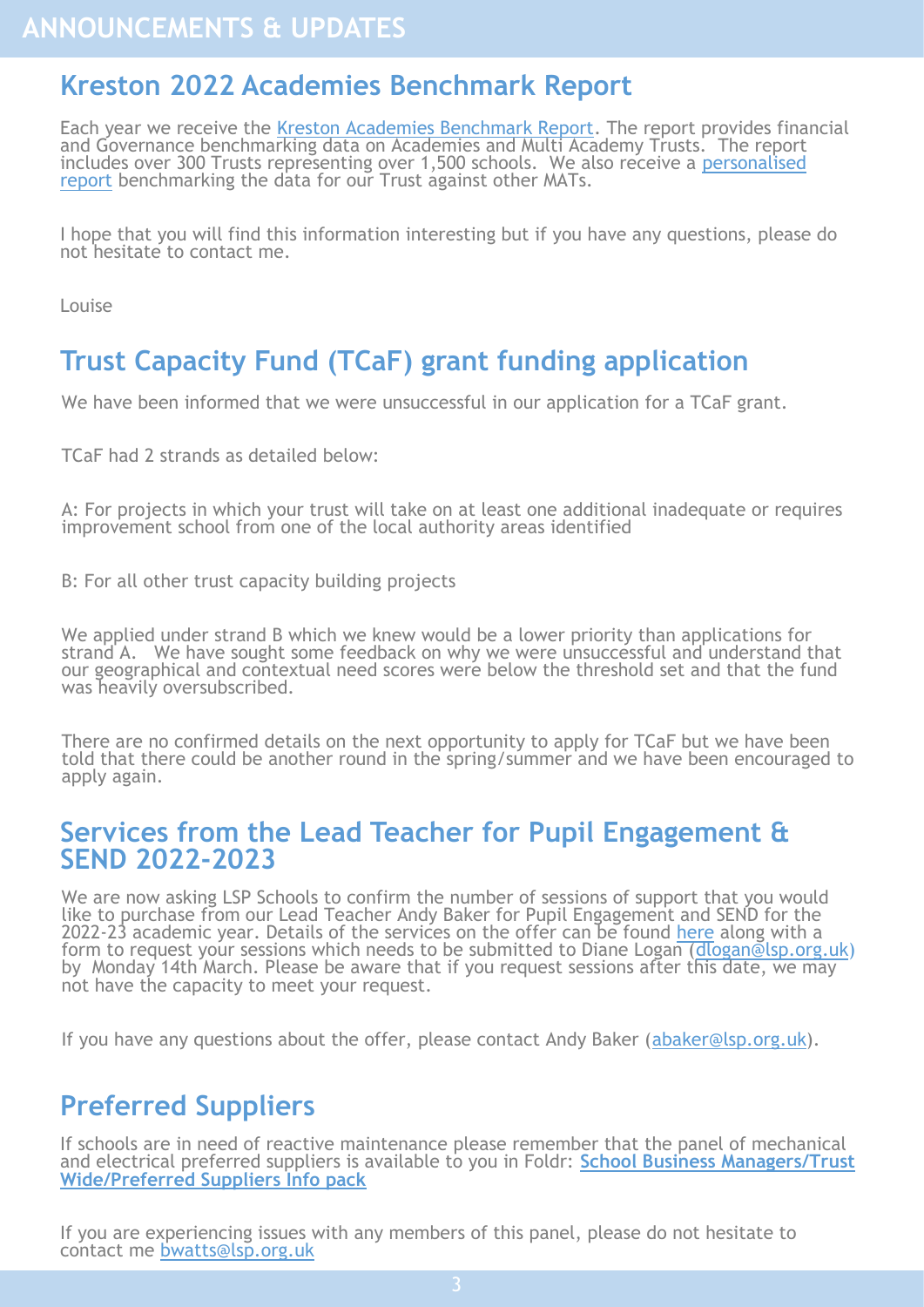## <span id="page-3-0"></span>**Monthly Finance Checklist**

Please could you ensure that your Monthly Finance Checklist, including credit card template and statements and Fixed Asset templates, are returned for January by the end of the week. Not all schools returned a December list, so we are keen to ensure a full house for January. Thank you.

## **Spring Pupil Census**

Please could you remember to upload your summary report (signed by the Headteacher) for your Spring 2022 pupil census by the end of this week as the data needs to be reported to Trustees. There is a folder in Foldr for this purpose. [My Files\School Business Managers\Trust](https://foldr.lsp.org.uk/public/NJ34W)  [Wide\Census Summary Reports](https://foldr.lsp.org.uk/public/NJ34W) Thank you.